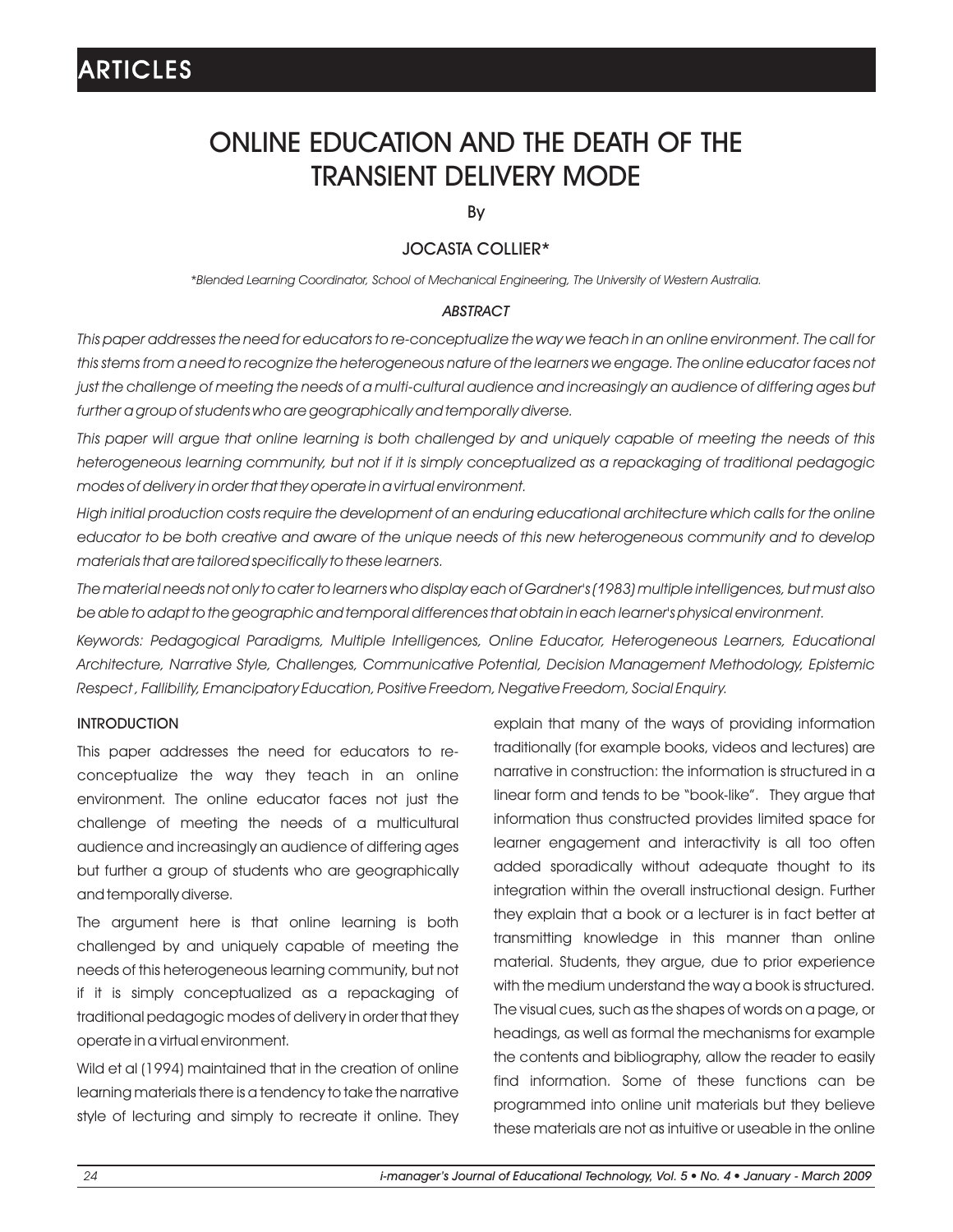medium as they are in a book. Further, because of the immediacy of the interaction a lecture delivery within a traditional format is often better than linear or narrative forms of online materials as they can provide discussion and appropriate feedback, as well as opportunities for adaptation and reflection.

Pedagogic design principles are not the only challenge confronting online educators. When developing online learning materials as indicated above we need to recognize the heterogeneous nature of the learners we engage. This heterogeneous community exists in part because of the opportunities that online learning opens for the tertiary learner, as Moran and Greville explain, that there is growing evidence that distance education methods are becoming a primary model for delivery that helps counteract the personal and financial costs for adults of studying away from home or the workplace (especially for lengthy periods overseas). Distance education is also making feasible access to highly specific training that would otherwise be impossible, either because the expertise does not reside in the local area, or because the demand within a country is too small to warrant mounting an expensive programme, or because the workers simply cannot leave their jobs to take up study. (Moran and Greville 2004, p15).

Both these challenges present the online educator with the question of how best to conceptualise and structure the learning materials. High initial production costs require the development of an enduring educational architecture which calls for the online educator to be both creative and aware of the unique needs of this new heterogeneous community and to develop materials that are tailored specifically to these learners.

One of the problem of online education is that it is often used as a rote learning drill. The learner is required to engage in a linear pedagogic experience with "interaction" in the form of "test your knowledge" style activities located most often at the end of a module. These are usually intended to serve as a private testing regime through drill in order to embed routine skills. Whilst this has the obvious advantage of removing public evaluation stress it remains at the lower end of cognition.

Dominique Sluijsmans and Rob Martens quoted in Jeroen (2003) argues that assessment is the weak link in elearning systems. E-learning designers have relied predominantly on tools that are directed at the construction of test items. The disadvantage of such items is that they tend to focus on the measurement of low-level retention of isolated facts, rather than on the application of knowledge to solve ill-structured problems.(Dominique Sluijsmans and Rob Martens quoted in Jeroen 2003, p.39).

Taylor & Maor (2000) believe that for many online educators material is developed because it is technically possible not because it offers anything that is of value or provides the solution to a particular problem. They are concerned therefore that too much material has been developed because it is possible to do so and too little attention has been paid to producing educationally sound material which takes account of the unique new capabilities offered by online delivery. In part, Taylor & Maor argue that the reason for this is that it is extremely difficult to break from old pedagogical paradigms.

One method of achieving the breakdown of existing pedagogic paradigms is to utilise the communicative potential embedded within the online context. To this end Karabenick (1994) argues that class discussion, compared to lectures, increases motivation and facilitates critical thinking. Discussions afford students the opportunity to evaluate their comprehension of course content and apply concepts. Even instructors of large classes are urged to encourage student comments and questions. (Karabenick 1994, p. 189).

Another requirement would be to adapt to the geographic and temporal differences that obtain in each learner's physical environment. Morrison (2003) believes that Internet-based learning experiences hold revolutionary potential the chance to provide global audiences with critical information and skills, to open the myriad pathways that reach experts and tap their knowledge, simulate experience and allow collaboration in ways never before imagined. Elearning has the potential to be the engine that harnesses the combined power of classrooms, chat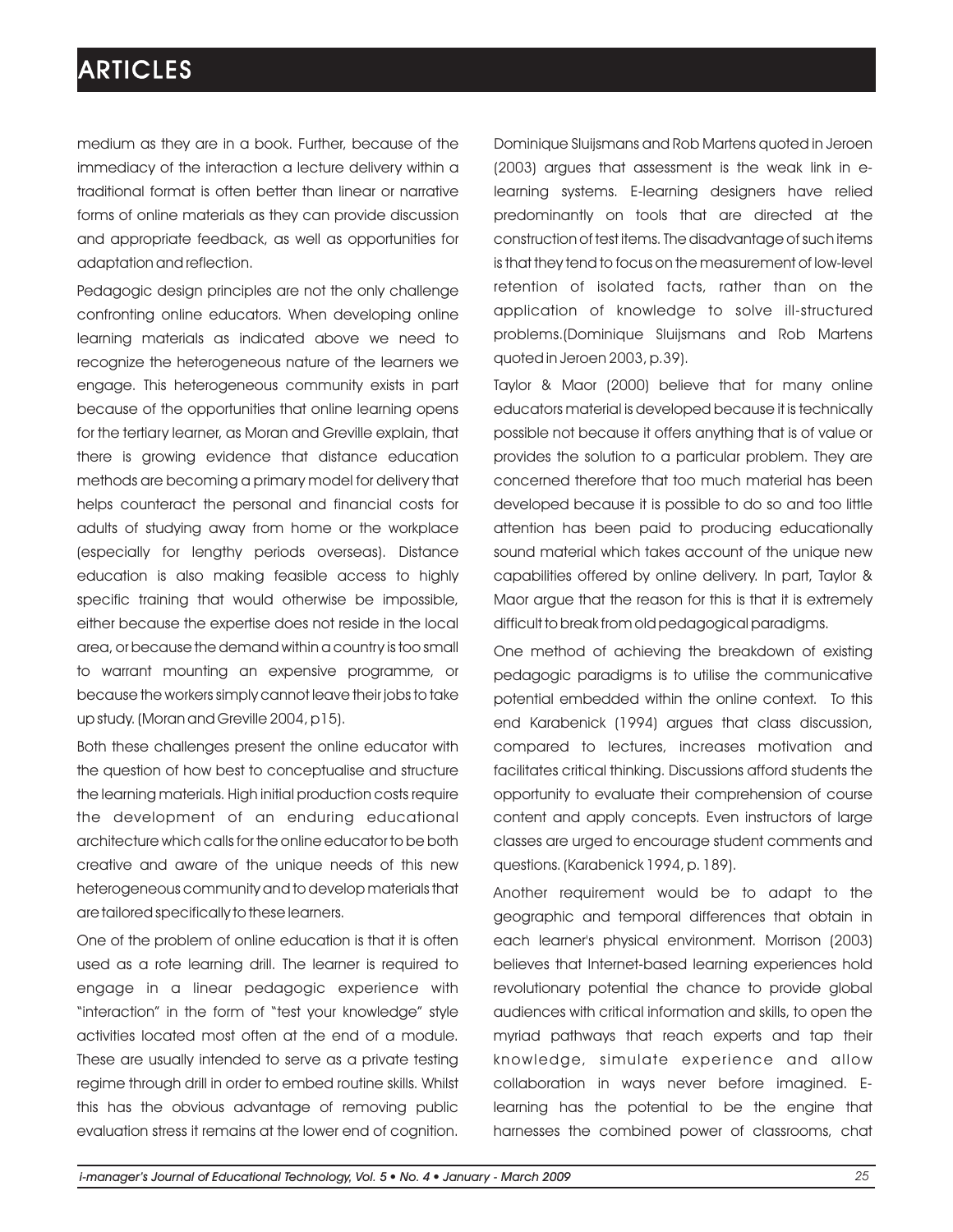rooms, video games, knowledge management, XML, artificial intelligence, the world's largest resource library and what some are calling the new semantic Web. (Morrison 2003, p 41)

It is not just the pedagogic paradigms or the geographic differences in the online learning environment that must be taken into account but the social and temporal differences that impact on the delivery of online materials. Moran and Rumble (2004) argue that the state of flux in the nature of an individual's employment in contemporary societies leads to the reality that the "half life" of knowledge and skills is extremely short. They argue that this impetus calls for a strategic approach to life long learning. Vince (2004) maintains that learning is always situated in social power relations, cultural practices, contexts and artefacts. That is to say learning is situated within the social realm and exists in the liminal interface between teacher and learner. Piskurich (2004) explains an edge is a linear surface where something begins (or ends). For e-learning it is that fragile interface between the elearning and the e-learner.

Vince, moreover, maintains learning occurs in 'here and now' experience within learning groups or 'learning spaces' that have been deliberately created to entertain the possibilities of learning. Jochems, Merriënboer and Koper (2003) also stress the collaborative construction of knowledge through active learning and they emphasise the importance of higher-order skills such as problem solving, learning strategies and self-regulation. They argue, further, that e-learning is characterized by its independence of place and time, its integrated presentation and communication facilities, and its opportunities for the reuse of instructional materials in the form of learning objects.

Schutz as quoted in Brown, Weinstein and McKeachie (1994) raises a point that needs to be addressed. The relationship between cognition and motivation is a issue that isreceivingincreasedattention inboth education and psychology knowledge of learning strategies does not necessarily lead to better academic performance; students must also develop the motivation to use those strategies. Therefore, if we are going to understand and be

able to facilitate the self-directed behavior that is needed to reach academic as well as other life goals, we must understand the combined influences of motivation and cognition on those processes. (Brown, Weinstein and McKeachie 1994, p 113)

The proposition presented here is that we must reposition online learning higher on the cognitive curve and to this end a decision management methodology offers a rich palette of cognitive (pedagogically enhancing) possibilities. Such a methodology operating through elaborate case studies that present challenges at the strategic resource allocation level and which restructure cognitive levels in the participant, allows the possibility for an intellectual platform where multi-attribute decision making skills can be honed within an architecture of enabling procedures. These procedures assist in developing and familiarising in e-learners their higher level intelligences.

Sternberg (1985) and Gardner (1983) have developed a theory of intelligence that departs from the standard view of intelligence as a single immutable factor and argued instead that what we assumed was one single intelligence was in fact a multitude of different intelligences that exist in different quantities in each learner. Sternberg (1985) views intelligence as a singular construct composed of multiple sub-theories or components, while Gardner (1983, p60) claims that human intellectual competence entails a set of problem solving skills which enable the individual to resolve genuine problems that he or she encounters and to create when appropriate an effective product that also entails the potential for finding or creating new problems and thereby laying the groundwork for the acquisition of new knowledge.

Goleman (1997) explains that Gardner's theory of multiple intelligences does not include emotional intelligence as such, the intelligences he described as inter-personal intelligence (the capacity to recognise the intention of others) and intra-personal intelligence (the ability to understand one's own feelings and motivations) appear according to Perry and Ball, (2005) to display some commonality with emotional intelligence. Nardi goes further to explain that Goleman's concept of emotional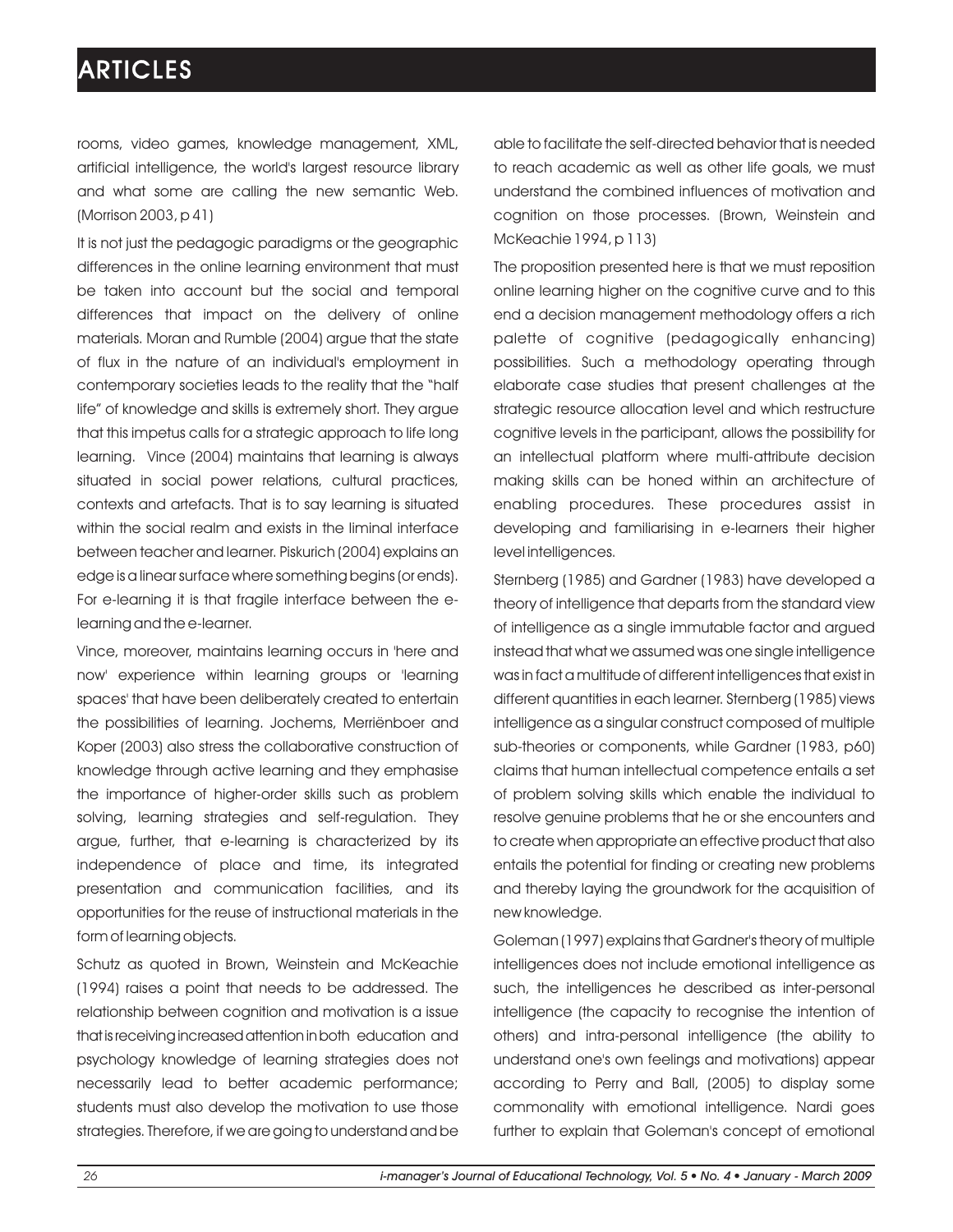intelligence and Gardner's multiple intelligences are different but compatible theories (Nardi, 2001, p.122). He posits that emotional intelligence includes inter-personal and intra-personal intelligence.

Whilst these theories have more value than the singular construct referred to above they are, nevertheless, not expansive enough to cover the intelligences that need to be developed in tertiary and post tertiary education. For, as VanderStoep and Seifert as quoted in Brown, Weinstein and McKeachie (1994) argue The essence of a critical thinker is not simply the acquisition of knowledge, but the application of knowledge across time and circumstance. Many studies have shown that students often have difficulty abstracting a principle from examples, encoding information into flexible memory representations, and accessing the appropriate principle in new problem contexts. How can we help learners maximize potential use of what they have learned? (Brown, Weinstein and McKeachie 1994, p 27)

In order to fully meet the educational needs of learners we should not be restricted to standard models of intelligence but we should be prepared to explore the introduction of critical intelligences, moral intelligences, empathetic intelligences communicative intelligences and decision management intelligences. The content of learning materials becomes less important in the tertiary and post tertiary environment for as VanderStoep and Seifert (1994) explain many cognitive skills are domaingeneral and can therefore be applied in many different contexts.

The suggestion here is that routinised rote learning and the private acquisition of intellectual medium-level skills must be enhanced if online learning is to deliver on its earlier potential. Such enhancement would at least involve the learner in an intellectual developmental process which allows him/her to achieve a socialised form of rationality, where group work drives the progressive mastery of the higher level generic skills within the enabling cognitive environment of advanced online learning. Deploying a decision management methodology, this paper argues, meets the criteria for such progressive mastery and will be outlined below. What this paper stresses is that an

environment that informs and conditions the best tertiary performance may involve a virtual world reconstruction of social/intellectual intercourse between avatars which transcends the temporal, gendered, spatially discreet limitations of an internationalised community of learners. This is one way to accommodate the requirement that online learning address a heterogeneous community of learners at the highest cognitive level.

In order to achieve this, this paper draws on the work of de Reuck *et al* (2000) and their theories in relation to the essential role that moral theory has to perform in any adequate decision management methodology. De Reuck *et al*, in formulating a Group Decision Assurance Methodology (GDAM), offer an analysis of modes of decision making that optimizes the interaction of all the parties in an essentially Habermasian mode of inquiry that, though it has several facets, ultimately allows for the 'force of the better argument' to take precedence, while acknowledging that under conditions of risk and uncertainty convergence of opinion is highly unlikely. Hence they postulate a majority vote mechanism in order to reach decisions while allowing those members of the decision team with reservations to constitute a Humean 'Cabinet of Dissenters'. These latter play an essential role in driving the proceedings toward the better argument as well as providing the pool of candidates who would constitute the majority in any subsequent monitoring of the relevant Key Performance Indicators that function as an audit control of the commitments undertaken.

There is a clear need for such a re-conceptualisation of the roles of both teacher and learner in any online education program that has as its goal the development of the highest cognitive intelligences as outlined above. As Biggs and Moore (1993) explain, The teacher interacts with the learner in line with the assumption that learning involves active construction of meaning by the student and is not something that is imparted by the teacher. (Biggs and Moore 1993, p. 25).

In order to achieve the above what is required is epistemic respect and an acknowledgement of fallibility on the part of all participants in the learning interaction. To hold someone in epistemic respect allows them to maximize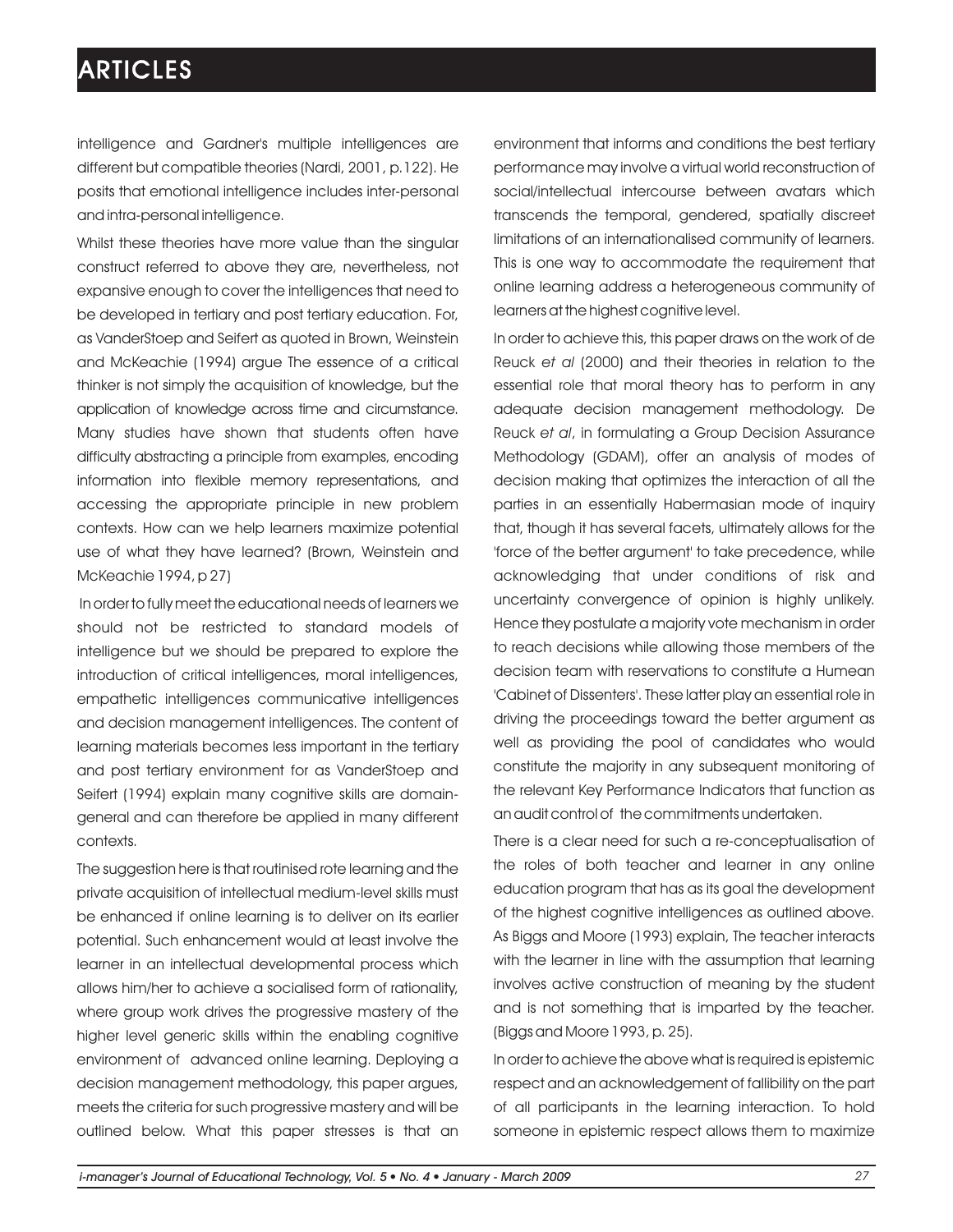their creativity and knowledge acquisition. Epistemic respect need be distinguished from human respect insofar as it acknowledges the potential cognitive value of individuals' creativity and intelligence, while reciprocally affirming the epistemically respectful subject's acknowledgement of his/her fallibility. Thus, the fundamental role of epistemic respect is to minimize the emergence of dogmatic patterns of thought and control. The same processes of epistemic leadership (De Reuck, *et al* 2008, pp 2-13) with their focus on facilitation and the development of strategic approaches to the enhancement of positive freedom provide the on-line course designer with the architecture that would facilitate the potential for on-line learning to function as an educational technology, capable of delivering high level cognitive skills of the kind described above by the community of e-learners.

This communicative rationality requires that people moved out of the heteronomous field of behaviour into autonomous fields of predicated human endeavour. Thus the possibility of human emancipation must be explained to reintroduce a critical communicative framework where, ideally, the concept of positive freedom can find genuine application.

At this point it is necessary to explore the concept of emancipation if it is our intention to create through our online endeavor an emancipatory education. Isaiah Berlin (1958) advances two types of freedom: 'Freedom from' and 'freedom for'. 'Freedom from' is a negative freedom as it defines itself by what it denies (i.e. freedom from prejudice, freedom from oppression etc) 'Freedom for' on the other hand relates to positive freedom the freedom to be that which you desire to be (i.e. freedom to select your role in society or your purpose for existence).

One solution to the dilemma of the question of morality development is to develop a system that ensures a substantive set of negative freedoms (freedom from oppression etc) on the one hand and a *procedural* set of positive freedoms on the other aimed at maximizing the cognitive quality of the e-learning community's decision outcomes.

It is to this end that this paper argues for a need for online learning to function autonomously rather than heteronomously. In order for online education to develop the higher cognitive skills in its e-learners, a commitment must be taken to autonomy: a requirement for the positive conception of freedom to flourish among e-learners. The recognition that social rationality - as embodied in group learning makes available dimensions of intelligence (toleration, fallibility, engagement, diversity management, moral negotiation and so on) unavailable when rationality is conceptualized around the isolated learning subject as pure Cartesian ego must remain central if e-learning is to release its capacity to instill in its e-learners the higher cognitive skills that have been limned in above. To do so, online learning must deliver (GDAM) processes that bring people to their full potential for social enquiry.

Ethics, for example, communicated within the online medium, is procedurally indicated through intensifying the level of human understanding and interaction and processes of social inquiry participating fundamentally in human understanding, triadically understood. If this is done well, it can afford people an insight into the complex dynamics of intra-subjective strategic communication that support the Enlightenment's programs of human emancipation.

Epistemic leadership, de Reuck *et al* argue, comes from concerns about the relationship between leaders and their followers. It is important to acknowledge that that relationship is social. Further, no matter how transformative or supportive a leadership style, its import still positions the members of the e-learner heteronomously. This is problematic because the followers' beliefs change as a result of the social influence not 'the force of the better argument'. Any factor other than the force of the better argument, however well intended, degrades the epistemic dynamic of the relationship between the leader and follower (online educator/student) as a team and this diminishes the legitimacy of the followers' decisions, foreclosing on the social capital available to the decision making of the team.

In relation to online education, if we aim to create an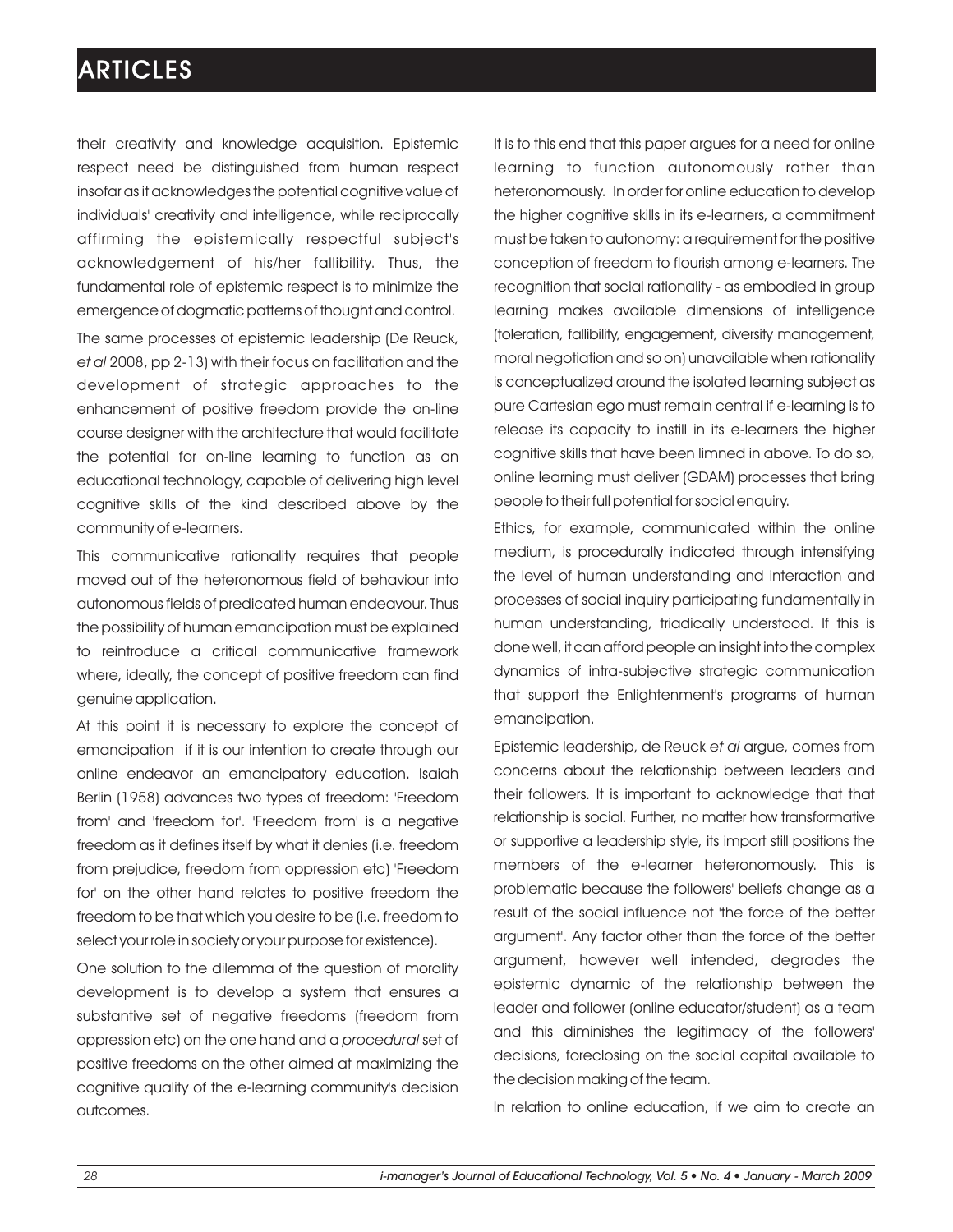environment in which individuals -understood in their roles as both students and learners - can develop fuller, 'truer' identities, one needs to be careful that the shifts in value are driven by an expansion of awareness of the individual's world view and a deeper empathetic engagement through the online environs, not an indoctrination in the values held by the online educator. The 'force of the better argument' as de Reuck, *et al* argue should be the starting point from which any shifts in beliefs or identity formation are developed. In other words, the online learning environment needs to provide a space which will allow for the social/intellectual aspects of identity and social values to be explored. However this exploration needs to be conducted in the spirit of a community of equals where ideas are raised and the identity maps held by others are explored through empathetic links to them rather than the acceptance of an indoctrination of values on the part of the online educators.

The question then remains: if online learning should not dictate a framework of values in the learners, how then can the development of an emancipatory ethic so crucial to the enhancement of higher cognitive skills be grounded? The future direction of online learning should be to provide a learning architecture, along the lines outlined above, that explicitly takes as its educational goals the imparting of transferable high-level cognitive skills. This can be achieved through the development of an imaginative capacity in the individual to empathize with another individual. This moral intelligence will allow us to deal with other minds at their best and provides a starting point for a secular ethic, which is ultimately enabling.

This paper has addressed the need for educators to reconceptualize the way teaching in an online environment is understood. The heterogeneous nature of the learners engaged is recognized and the conclusion is drawn that this heterogeneity is due to the multiculturally, geographically, generationally and temporally diverse nature of tertiary online learners. Despite the challenges such a heterogeneous student group presents, this paper argues that online learning is capable of meeting the needs of tertiary learners at the highest cognitive level by developing tertiary intelligences. However, this is not the case if online learning is simply conceptualized as a repackaging of traditional pedagogic modes of delivery. The key is to harness the communicative capabilities of online technologies in order to utilise the decision management methodology, developed by De Reuck *et al.* This methodology of communicative rationality requires that people be moved out of the heteronomous field of behaviour into autonomous fields of predicated human endeavour. Thus, through the deployment of Berlin's theories of human emancipation, online learning can create a space within a critical communicative framework where the concept of positive freedom can find application. What therefore can be concluded is that, through an expansion of the students' identity, online education - if properly conceived- delivers a far stronger methodology for tertiary knowledge acquisition. Such a methodology, augmenting and enhancing the technologies currently available to the online learner, supersedes traditional "talk and chalk" and leaves unmourned the death of the transient delivery mode.

#### References

[1.]. Berlin, I. (1958). *Two Concepts Of Liberty.* Oxford: Clarendon Press.

[2]. Biggs, J., & Moore, P. (1993). *Conceptions of learning and teaching: The process of learning* (3rd ed., pp. 20- 26). Sydney: Prentice Hall of Australia.

[3]. De Reuck, J. D. Schmidenberg, O, & Klass, D. (2000). The logic of a command methodology: decision conferencing reconceptualised, *International Journal of Management and Decision Making*, (1/1), 2-13.

[4]. Gardner, H. (1983). *Frames of Mind: The Theory of Multiple Intelligences.* New York: Basic Books.

[5]. Gardner, Howard. (1983). *Multiple Intelligences: The Theory in Practice.* New York: Basic Books.

[6]. Goleman, D. (1997). *Emotional Intelligence*. New York: Bantam Books.

[7]. Jeroen, Wim (Ed.). (2003). *Integrated E-Learning: Implications for Pedagogy, Technology and Organization,*  New York: Routledge Falmer.